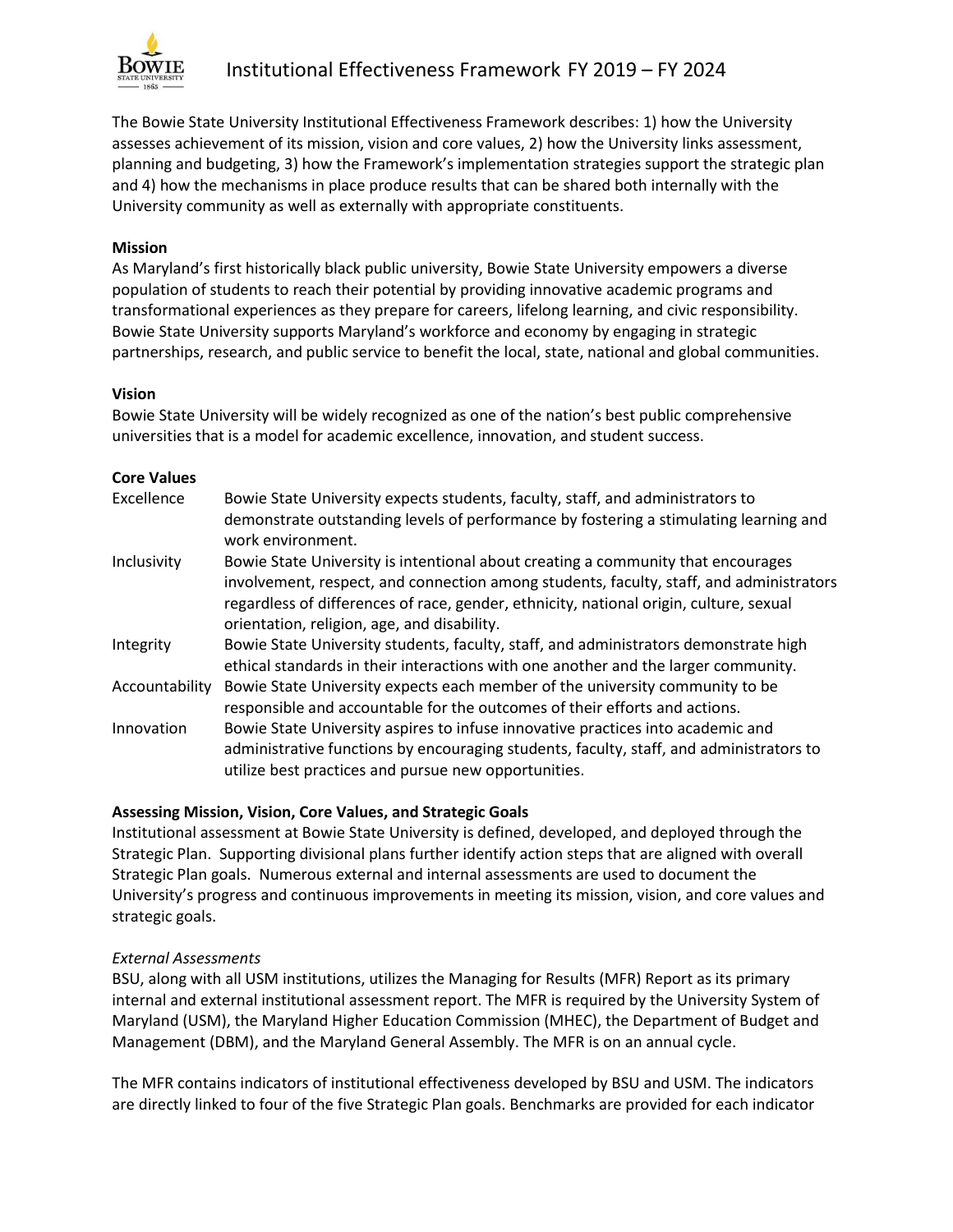

with benchmark attainment evaluated annually (for progress) and every five years (for goal attainment). Before the MFR is submitted, data are discussed with appropriate BSU staff, cabinet members, and the President.

The USM Dashboard Indicators provide a "snapshot" overview of the USM and its institutions for the Board of Regents. The USM Dashboard Indicators align with the USM Strategic Plan. BSU includes these metrics in its institutional effectiveness indicators to create the linkage between the BSU Strategic Plan and the USM plan. The Board of Regents reviews the indicators annually usually before the legislative session beginning in January. The President and the Cabinet review the dashboards and discuss action plans in response to questions from the USM. Information from the dashboards may be included in General Assembly budget analysis. The USM Dashboards are on an annual cycle. The most recent USM Dashboard Indicator report can be found at: https://www.usmd.edu/dashboard-indicators/

The Student Learning Outcomes Assessment Report (SLOAR) is required by MHEC and provides an overview of the institution's assessment activities. The second part of the report documents adherence with COMAR and MSCHE standards for each general education competency. The following are required elements for each general education competency: the institution's definition of the competency, the level at which the competency is measured (institutional, program, course), the assessment approach (es) including direct and indirect measures, assessment results, and improvements. The Assistant Vice President for Assessment is the primary author of the report. The SLOAR report is on a three-year cycle.

#### *Internal Assessments*

In addition to the external assessment reports above, the University systematically collects feedback from faculty, staff, students, and alumni and triangulates findings across instruments to document mission, vision, and Strategic Plan achievements and to point to areas in need of improvement.

Faculty and staff are surveyed periodically regarding their satisfaction with recruitment, workload, professional development, evaluation, governance, planning, administrative units, campus climate and core values. Specific questions related to the core values are included as institutional effectiveness indicators.

Five instruments are used to assess student satisfaction: student course evaluations, graduating student surveys (2), the National Survey of Student Engagement (NSSE) and the Noel Levitz Student Satisfaction Inventory (SSI). Student course evaluations are administered in the fall and spring semesters. The internally developed course evaluation instrument collects student opinions on general education goals as well as overall satisfaction with instruction. The NSSE survey is administered every three years to evaluate BSU's undergraduate experience inside and outside the classroom and to identify areas for improvement. The SSI survey gathers feedback from both undergraduate and graduate students on many factors that shape the student experience. Both NSSE and SSI provide benchmark or scale measures that are nationally normed. Two additional surveys are administered for the purpose of assessing the overall effectiveness of BSU's programs. Graduating students are surveyed each term to gather timely feedback on their experiences. BSU also follows up on bachelor's degree recipients one year after graduation with the First Destination survey.

Direct assessment of student learning occurs within the academic departments and is reported annually by academic program through the BSU Assessment Report. The findings from the annual Assessment Reports are reviewed by CAStLE and the AVP for Assessment. An annual summary report is developed by the AVP for Assessment and shared with the campus community.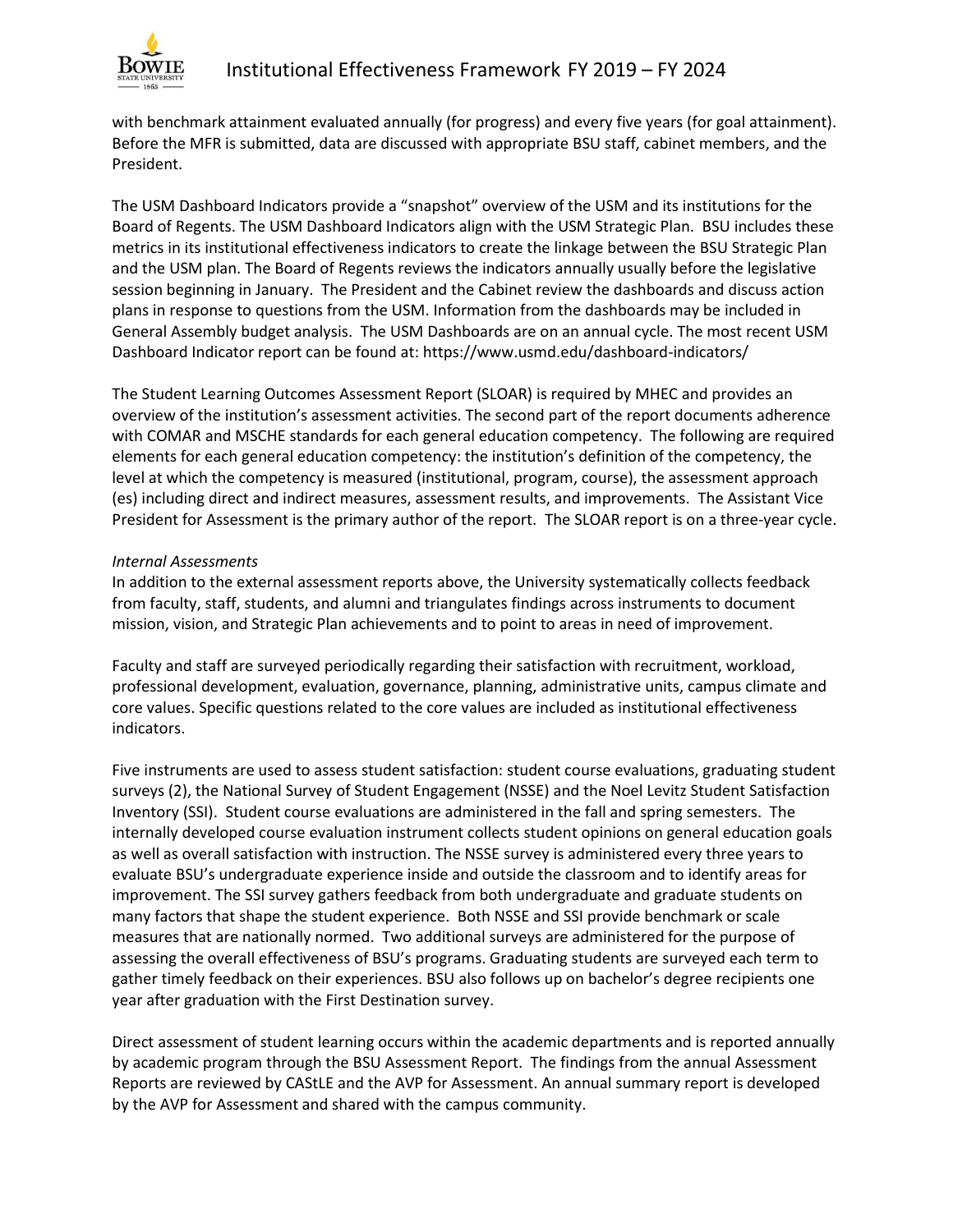

Specialized accreditation self-studies and reviews serve as another source for direct academic program assessment. OPAA and the AVP for Assessment work with academic departments to ensure that specialized accreditation expectations for assessing student learning outcomes are met. The BSU Program Review Manual sets the framework for comprehensive review of academic programs. Program reviews are on a seven-year cycle as established by the USM.

Direct assessment of general education competencies is guided by the AVP for Assessment and the General Education Committee (GEC). Currently, direct assessment practices include the Collegiate Learning Assessment (CLA+), various Educational Testing Services standardized assessments, the Standardized Assessment of Information Literacy Skills (SAILS), and course redesign. Indirect methods such as grade distributions, course evaluations, and national student engagement surveys are reviewed to gather additional data on student performance but are no longer the primary driving force behind assessment practice at the university.

# **Assessment and Planning with Linkage to Budgeting**

The University continues to strengthen the link among assessment, planning, and budgeting through institutional and departmental activities. The Cabinet is responsible for establishing annual objectives that align with the Strategic Plan and the President's goals. Budget allocation and reallocation are addressed through the Cabinet to meet annual objectives.

Once Cabinet objectives are set, the Cabinet members work with divisional departments to develop annual action plans, and if necessary, requests for additional funds. Cabinet members monitor departmental action plans at least twice each fiscal year. The Cabinet also provides the President a midyear and final report on divisional objectives.

OPAA collects and reports indirect and direct assessment findings to Cabinet to inform the final budget allocations. Strategic Plan metrics are shared during Cabinet retreats. The MFR and USM Dashboards are discussed by Cabinet members typically in September and December. Academic program assessment reports and general education assessments are shared with academic leadership. This cycle of assessment findings supports future divisional budget initiatives.

### **Communicating Goals and Institutional Effectiveness**

The University goals and academic program goals are available on the University's website, in the undergraduate and graduate catalogs, and through Presidential communications. Results of institutional level assessments are available on the Center for Academic Programs Assessment (CAPA) and OPAA websites. These results are also shared with the Cabinet, CAStLE, GEC, enrollment management, and student affairs staff. OPAA provides specialized reports upon request.

Academic program assessment results are shared annually within the department and with CAStLE. An academic assessment summary report is prepared annually by the AVP for Assessment and shared with the Provost as well as the campus community during the Faculty Institute. Results from general education program assessments are shared with the GEC and the Provost. These summary reports are available on the CAPA website.